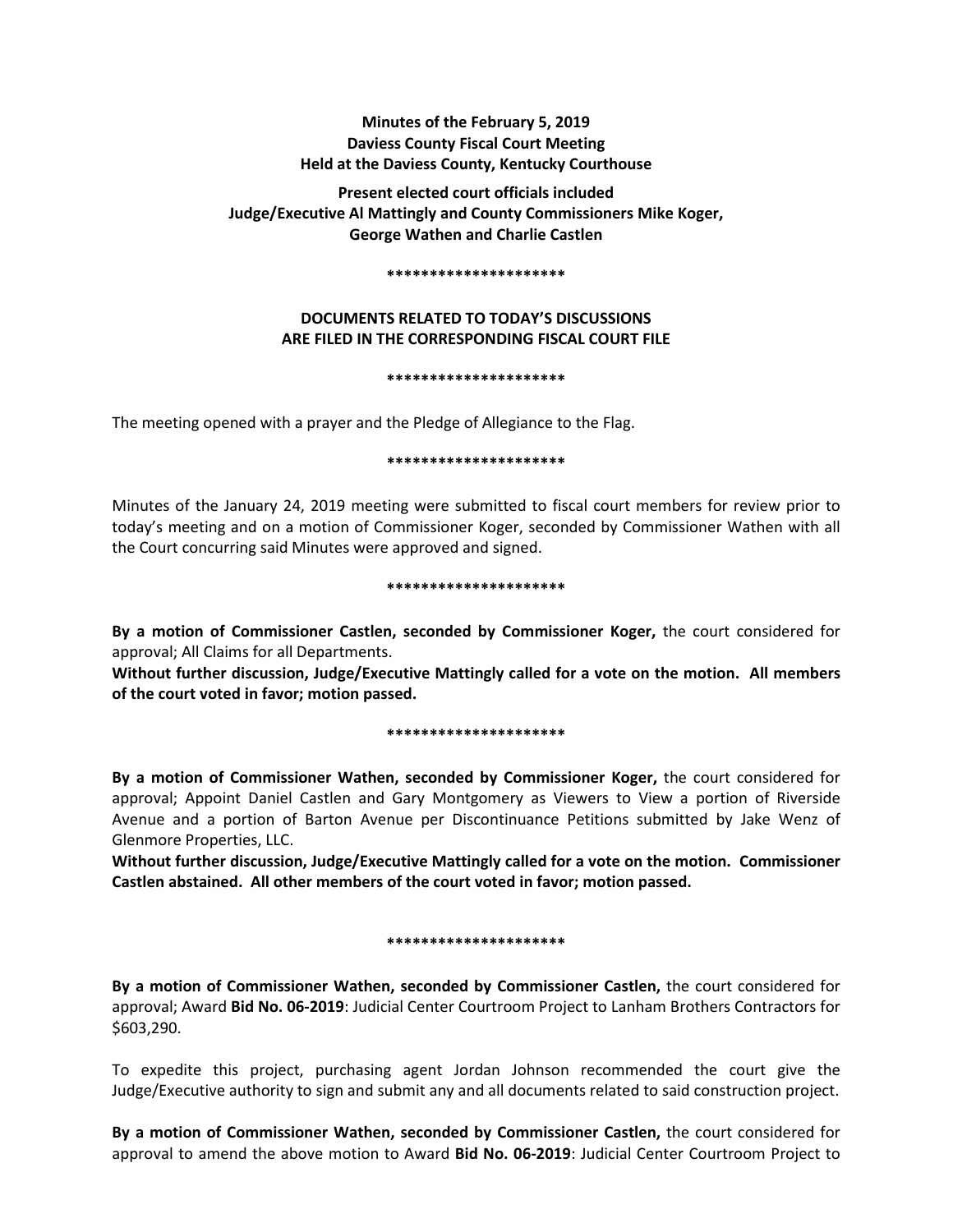Lanham Brothers Contractors for \$603,290 and authorize the Judge/Executive to sign and submit any and all documents related to said project.

**Without further discussion, Judge/Executive Mattingly called for a vote on the motion. All members of the court voted in favor of the motion as amended; motion passed.** 

#### **\*\*\*\*\*\*\*\*\*\*\*\*\*\*\*\*\*\*\*\*\***

**By a motion of Commissioner Castlen, seconded by Commissioner Wathen,** the court considered for approval; Promote William Nantz to Road Department Service Tech effective 2/11/2019. **Without further discussion, Judge/Executive Mattingly called for a vote on the motion. All members of the court voted in favor; motion passed.** 

#### **\*\*\*\*\*\*\*\*\*\*\*\*\*\*\*\*\*\*\*\*\***

**By a motion of Commissioner Koger, seconded by Commissioner Wathen,** the court considered for approval; **Second Reading of KOC 921.673 (2019); 02-2019:** Ordinance Amending the Zoning Classification of a 20.150 acre tract and a 2.932 acre tract located at 5030 and 5060 Newbolt Road from R1-A Single Family Residential and A-U Urban Agriculture to A-U Urban Agriculture, application filed by David A. Buckner and David Lee Buckner.

## **Comments:**

No comments received.

**Without further discussion, Judge/Executive Mattingly called for a vote on the motion. All members of the court voted in favor; motion passed.** 

## **\*\*\*\*\*\*\*\*\*\*\*\*\*\*\*\*\*\*\*\*\***

**By a motion of Commissioner Wathen, seconded by Commissioner Castlen,** the court considered for approval; **Second Reading of KOC 621.18 (2019); 03-2019:** Ordinance Relating to the Daviess County Road, Bridge and Street System.

# **Comments:**

No comments received.

**Without further discussion, Judge/Executive Mattingly called for a vote on the motion. All members of the court voted in favor; motion passed.** 

### **\*\*\*\*\*\*\*\*\*\*\*\*\*\*\*\*\*\*\*\*\***

Without objection, Judge/Executive Mattingly adjourned the meeting. **SO ORDERED THAT COURT STAND ADJOURNED.**

| Judge/Executive: | Commissioner:        |  |
|------------------|----------------------|--|
| Commissioner:    | Uathen Commissioner: |  |